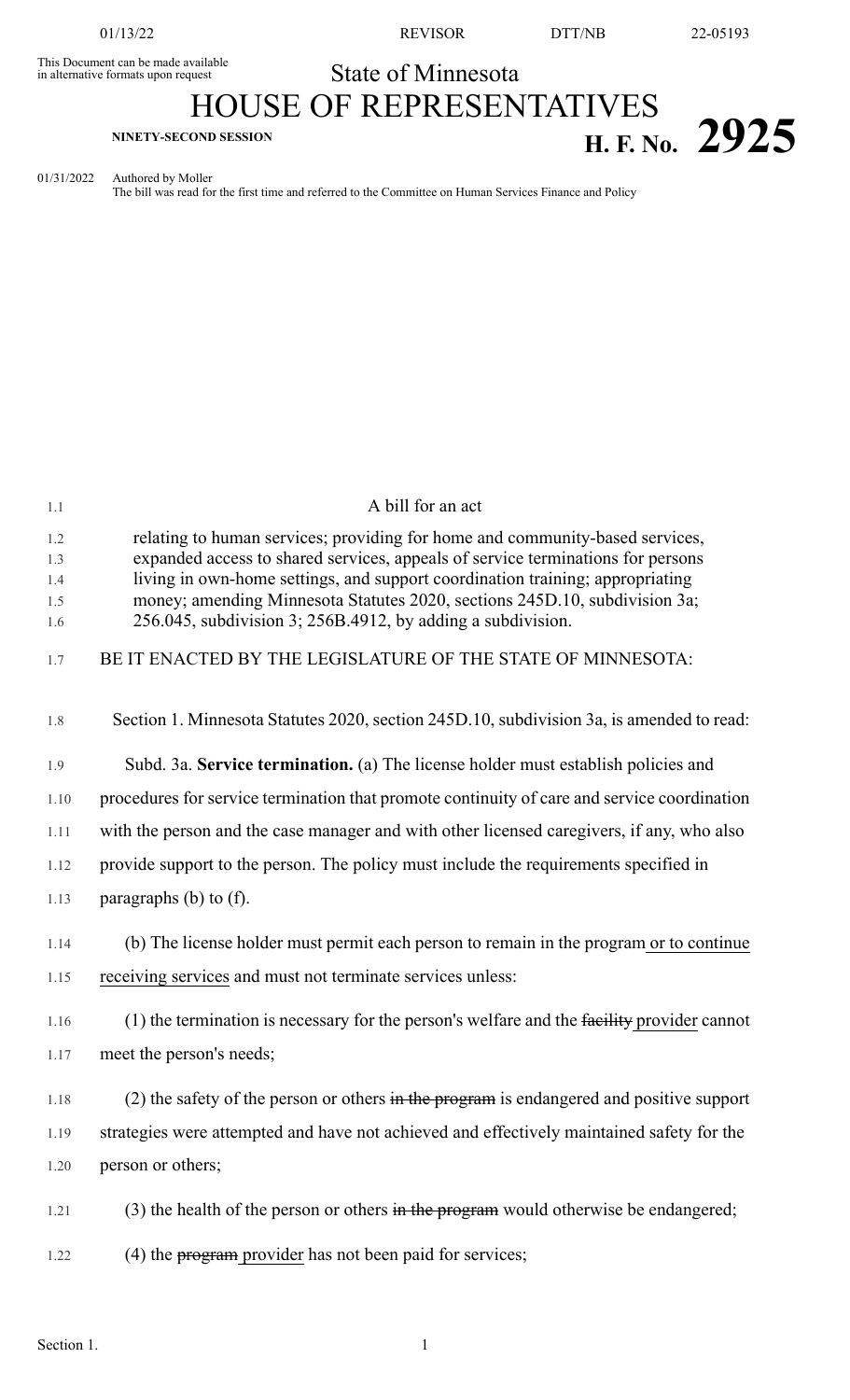| 2.1     | (5) the program provider ceases to operate;                                                     |
|---------|-------------------------------------------------------------------------------------------------|
| 2.2     | (6) the person has been terminated by the lead agency from waiver eligibility; or               |
| 2.3     | (7) for state-operated community-based services, the person no longer demonstrates              |
| 2.4     | complex behavioral needs that cannot be met by private community-based providers                |
| 2.5     | identified in section 252.50, subdivision 5, paragraph (a), clause (1).                         |
| 2.6     | (c) Prior to giving notice of service termination, the license holder must document actions     |
| 2.7     | taken to minimize or eliminate the need for termination. Action taken by the license holder     |
| $2.8\,$ | must include, at a minimum:                                                                     |
| 2.9     | (1) consultation with the person's support team or expanded support team to identify            |
| 2.10    | and resolve issues leading to issuance of the termination notice;                               |
| 2.11    | (2) a request to the case manager for intervention services identified in section 245D.03,      |
| 2.12    | subdivision 1, paragraph (c), clause (1), or other professional consultation or intervention    |
| 2.13    | services to support the person in the program. This requirement does not apply to notices       |
| 2.14    | of service termination issued under paragraph (b), clauses (4) and (7); and                     |
| 2.15    | (3) for state-operated community-based services terminating services under paragraph            |
| 2.16    | (b), clause (7), the state-operated community-based services must engage in consultation        |
| 2.17    | with the person's support team or expanded support team to:                                     |
| 2.18    | (i) identify that the person no longer demonstrates complex behavioral needs that cannot        |
| 2.19    | be met by private community-based providers identified in section 252.50, subdivision 5,        |
| 2.20    | paragraph $(a)$ , clause $(1)$ ;                                                                |
| 2.21    | (ii) provide notice of intent to issue a termination of services to the lead agency when a      |
| 2.22    | finding has been made that a person no longer demonstrates complex behavioral needs that        |
| 2.23    | cannot be met by private community-based providers identified in section 252.50, subdivision    |
| 2.24    | 5, paragraph $(a)$ , clause $(1)$ ;                                                             |
| 2.25    | (iii) assist the lead agency and case manager in developing a person-centered transition        |
| 2.26    | plan to a private community-based provider to ensure continuity of care; and                    |
| 2.27    | (iv) coordinate with the lead agency to ensure the private community-based service              |
| 2.28    | provider is able to meet the person's needs and criteria established in a person's              |
| 2.29    | person-centered transition plan.                                                                |
| 2.30    | If, based on the best interests of the person, the circumstances at the time of the notice were |
| 2.31    | such that the license holder was unable to take the action specified in clauses (1) and (2),    |
|         |                                                                                                 |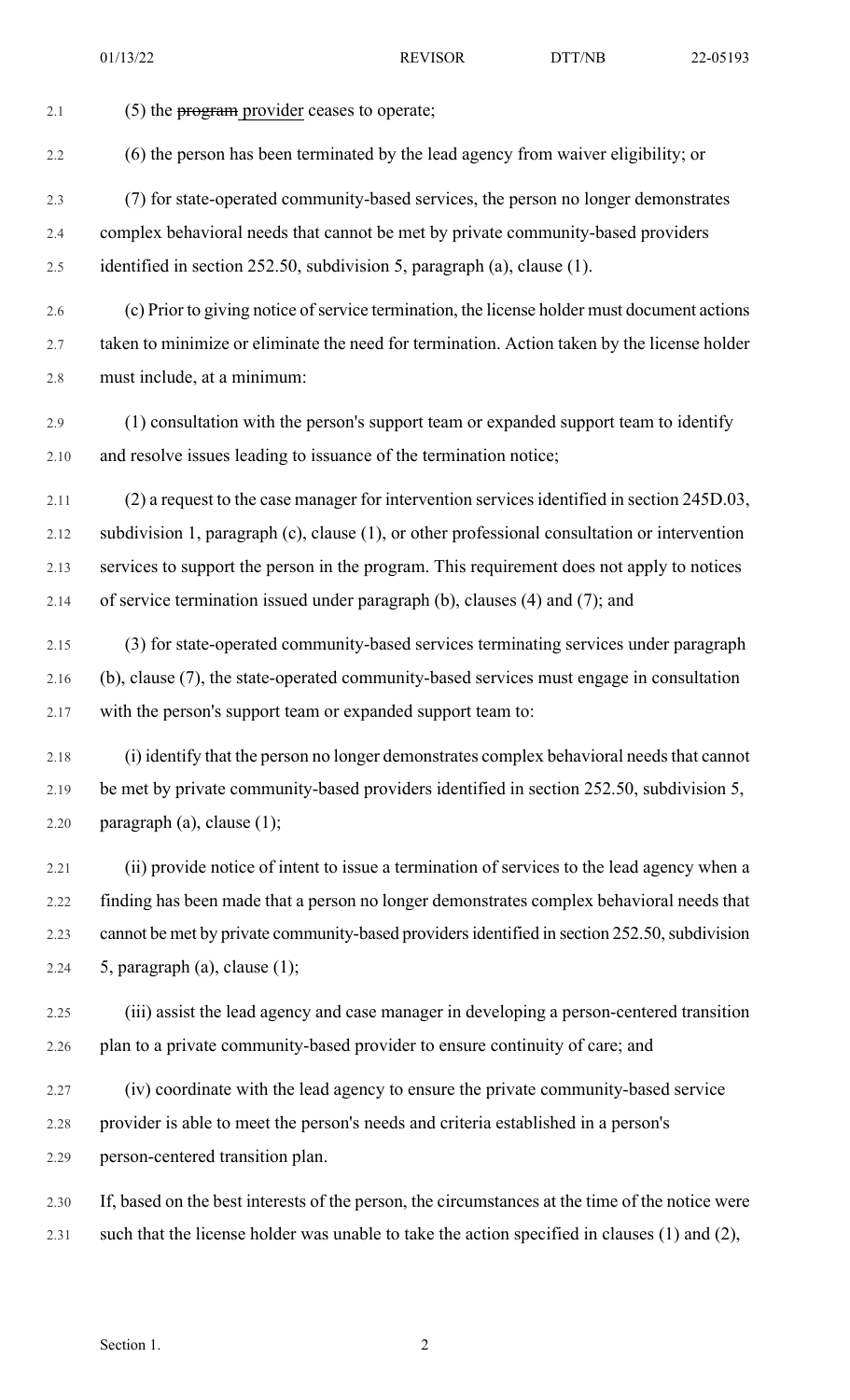| 3.1  | the license holder must document the specific circumstances and the reason for being unable       |
|------|---------------------------------------------------------------------------------------------------|
| 3.2  | to do so.                                                                                         |
| 3.3  | (d) The notice of service termination must meet the following requirements:                       |
| 3.4  | (1) the license holder must notify the person or the person's legal representative and the        |
| 3.5  | case manager in writing of the intended service termination. If the service termination is        |
| 3.6  | from residential supports and services as defined in section 245D.03, subdivision 1, paragraph    |
| 3.7  | (c), clause (3), the license holder must also notify the commissioner in writing; and             |
| 3.8  | (2) the notice must include:                                                                      |
| 3.9  | (i) the reason for the action;                                                                    |
| 3.10 | (ii) except for a service termination under paragraph $(b)$ , clause $(5)$ , a summary of actions |
| 3.11 | taken to minimize or eliminate the need for service termination or temporary service              |
| 3.12 | suspension as required under paragraph (c), and why these measures failed to prevent the          |
| 3.13 | termination or suspension;                                                                        |
| 3.14 | (iii) the person's right to appeal the termination of services under section 256.045,             |
| 3.15 | subdivision 3, paragraph (a); and                                                                 |
| 3.16 | (iv) the person's right to seek a temporary order staying the termination of services             |
| 3.17 | according to the procedures in section 256.045, subdivision 4a or 6, paragraph (c).               |
| 3.18 | (e) Notice of the proposed termination of service, including those situations that began          |
| 3.19 | with a temporary service suspension, must be given at least 90 days prior to termination of       |
| 3.20 | services under paragraph (b), clause (7), 60 days prior to termination when a license holder      |
| 3.21 | is providing intensive supports and services identified in section 245D.03, subdivision 1,        |
| 3.22 | paragraph (c), and 30 days prior to termination for all other services licensed under this        |
| 3.23 | chapter. This notice may be given in conjunction with a notice of temporary service               |
| 3.24 | suspension under subdivision 3.                                                                   |
| 3.25 | (f) During the service termination notice period, the license holder must:                        |
| 3.26 | (1) work with the support team or expanded support team to develop reasonable                     |
| 3.27 | alternatives to protect the person and others and to support continuity of care;                  |
| 3.28 | (2) provide information requested by the person or case manager; and                              |
| 3.29 | (3) maintain information about the service termination, including the written notice of           |
| 3.30 | intended service termination, in the service recipient record.                                    |
| 3.31 | (g) For notices issued under paragraph (b), clause (7), the lead agency shall provide             |
| 3.32 | notice to the commissioner and state-operated services at least 30 days before the conclusion     |

Section 1. 3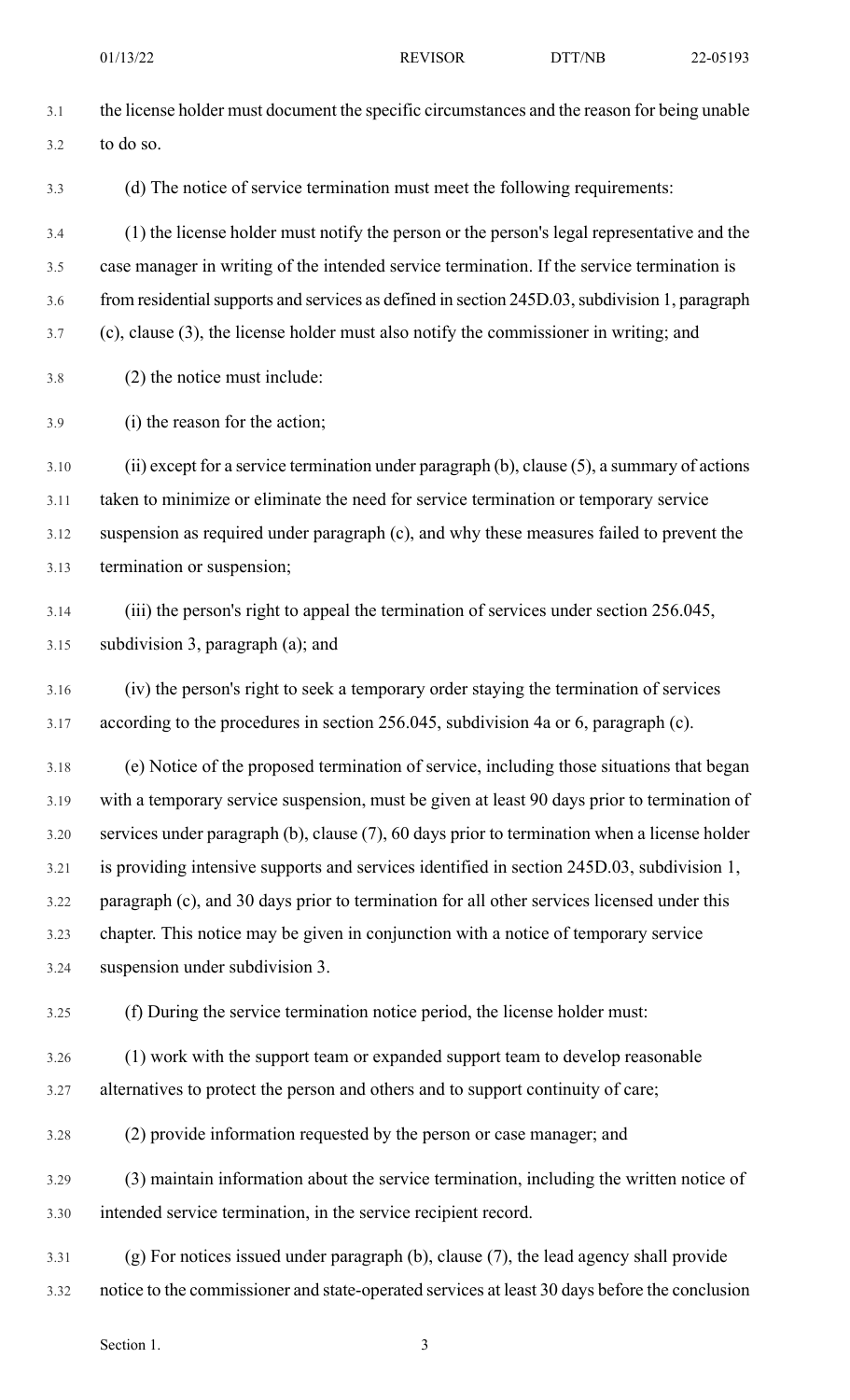01/13/22 REVISOR DTT/NB 22-05193

4.1 of the 90-day termination period, if an appropriate alternative provider cannot be secured. 4.2 Upon receipt of this notice, the commissioner and state-operated services shall reassess 4.3 whether a private community-based service can meet the person's needs. If the commissioner 4.4 determines that a private provider can meet the person's needs, state-operated services shall, 4.5 if necessary, extend notice of service termination until placement can be made. If the 4.6 commissioner determines that a private provider cannot meet the person's needs, 4.7 state-operated services shall rescind the notice of service termination and re-engage with 4.8 the lead agency in service planning for the person.

4.9 (h) For state-operated community-based services, the license holder shall prioritize the 4.10 capacity created within the existing service site by the termination of services under paragraph 4.11 (b), clause (7), to serve persons described in section 252.50, subdivision 5, paragraph (a), 4.12 clause (1).

4.13 Sec. 2. Minnesota Statutes 2020, section 256.045, subdivision 3, is amended to read:

4.14 Subd. 3. **State agency hearings.** (a) State agency hearings are available for the following: 4.15 (1) any person applying for, receiving or having received public assistance, medical 4.16 care, or a program of social services granted by the state agency or a county agency or the 4.17 federal Food and Nutrition Act whose application for assistance is denied, not acted upon 4.18 with reasonable promptness, or whose assistance is suspended, reduced, terminated, or 4.19 claimed to have been incorrectly paid;

4.20 (2) any patient or relative aggrieved by an order of the commissioner under section 4.21 252.27;

4.22 (3) a party aggrieved by a ruling of a prepaid health plan;

4.23 (4) except as provided under chapter 245C, any individual or facility determined by a 4.24 lead investigative agency to have maltreated a vulnerable adult under section 626.557 after 4.25 they have exercised their right to administrative reconsideration under section 626.557;

4.26 (5) any person whose claim for foster care payment according to a placement of the 4.27 child resulting from a child protection assessment under chapter 260E is denied or not acted 4.28 upon with reasonable promptness, regardless of funding source;

4.29 (6) any person to whom a right of appeal according to this section is given by other 4.30 provision of law;

4.31 (7) an applicant aggrieved by an adverse decision to an application for a hardship waiver 4.32 under section 256B.15;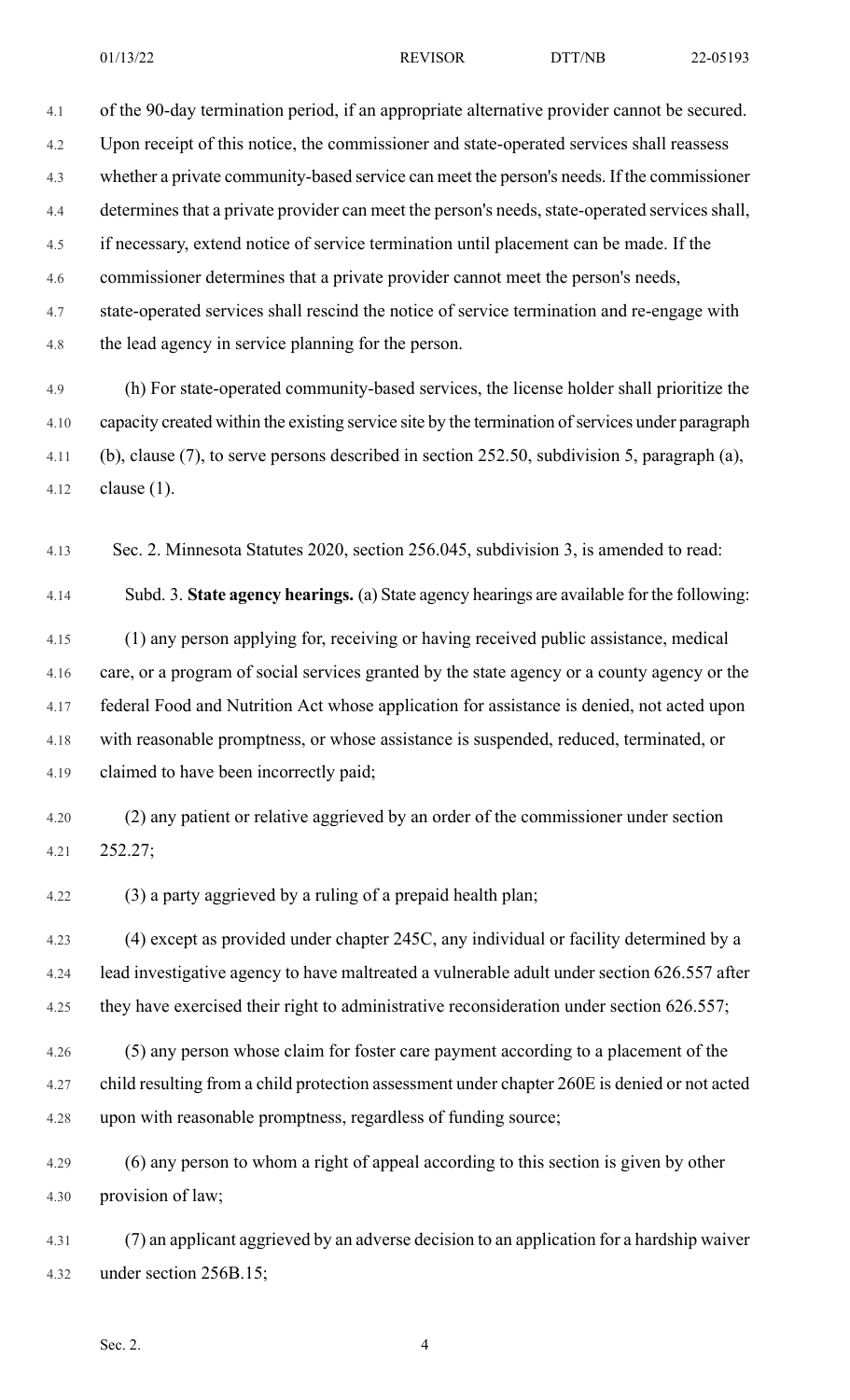- 
- 5.1 (8) an applicant aggrieved by an adverse decision to an application or redetermination 5.2 for a Medicare Part D prescription drug subsidy under section 256B.04, subdivision 4a;
- 5.3 (9) except as provided under chapter 245A, an individual or facility determined to have 5.4 maltreated a minor under chapter 260E, after the individual or facility has exercised the 5.5 right to administrative reconsideration under chapter 260E;

5.6 (10) except as provided under chapter 245C, an individual disqualified under sections 5.7 245C.14 and 245C.15, following a reconsideration decision issued under section 245C.23, 5.8 on the basis of serious or recurring maltreatment; a preponderance of the evidence that the 5.9 individual has committed an act or acts that meet the definition of any of the crimes listed 5.10 in section 245C.15, subdivisions 1 to 4; or for failing to make reports required under section 5.11 260E.06, subdivision 1, or 626.557, subdivision 3. Hearings regarding a maltreatment 5.12 determination under clause (4) or (9) and a disqualification under this clause in which the 5.13 basis for a disqualification is serious or recurring maltreatment, shall be consolidated into 5.14 a single fair hearing. In such cases, the scope of review by the human services judge shall 5.15 include both the maltreatment determination and the disqualification. The failure to exercise 5.16 the right to an administrative reconsideration shall not be a bar to a hearing under this section 5.17 if federal law provides an individual the right to a hearing to dispute a finding of 5.18 maltreatment;

5.19 (11) any person with an outstanding debt resulting from receipt of public assistance, 5.20 medical care, or the federal Food and Nutrition Act who is contesting a setoff claim by the 5.21 Department of Human Services or a county agency. The scope of the appeal is the validity 5.22 of the claimant agency's intention to request a setoff of a refund under chapter 270A against 5.23 the debt;

- 5.24 (12) a person issued a notice of service termination under section 245D.10, subdivision 5.25 3a, from by a licensed provider of any residential supports and or services as defined listed 5.26 in section 245D.03, subdivision 1, paragraph paragraphs (b) and (c), elause  $(3)$ , that is not 5.27 otherwise subject to appeal under subdivision 4a;
- 5.28 (13) an individual disability waiver recipient based on a denial of a request for a rate 5.29 exception under section 256B.4914; or
- 5.30 (14) a person issued a notice of service termination under section 245A.11, subdivision 5.31 11, that is not otherwise subject to appeal under subdivision 4a.
- 5.32 (b) The hearing for an individual or facility under paragraph (a), clause (4), (9), or (10), 5.33 is the only administrative appeal to the final agency determination specifically, including 5.34 a challenge to the accuracy and completeness of data under section 13.04. Hearings requested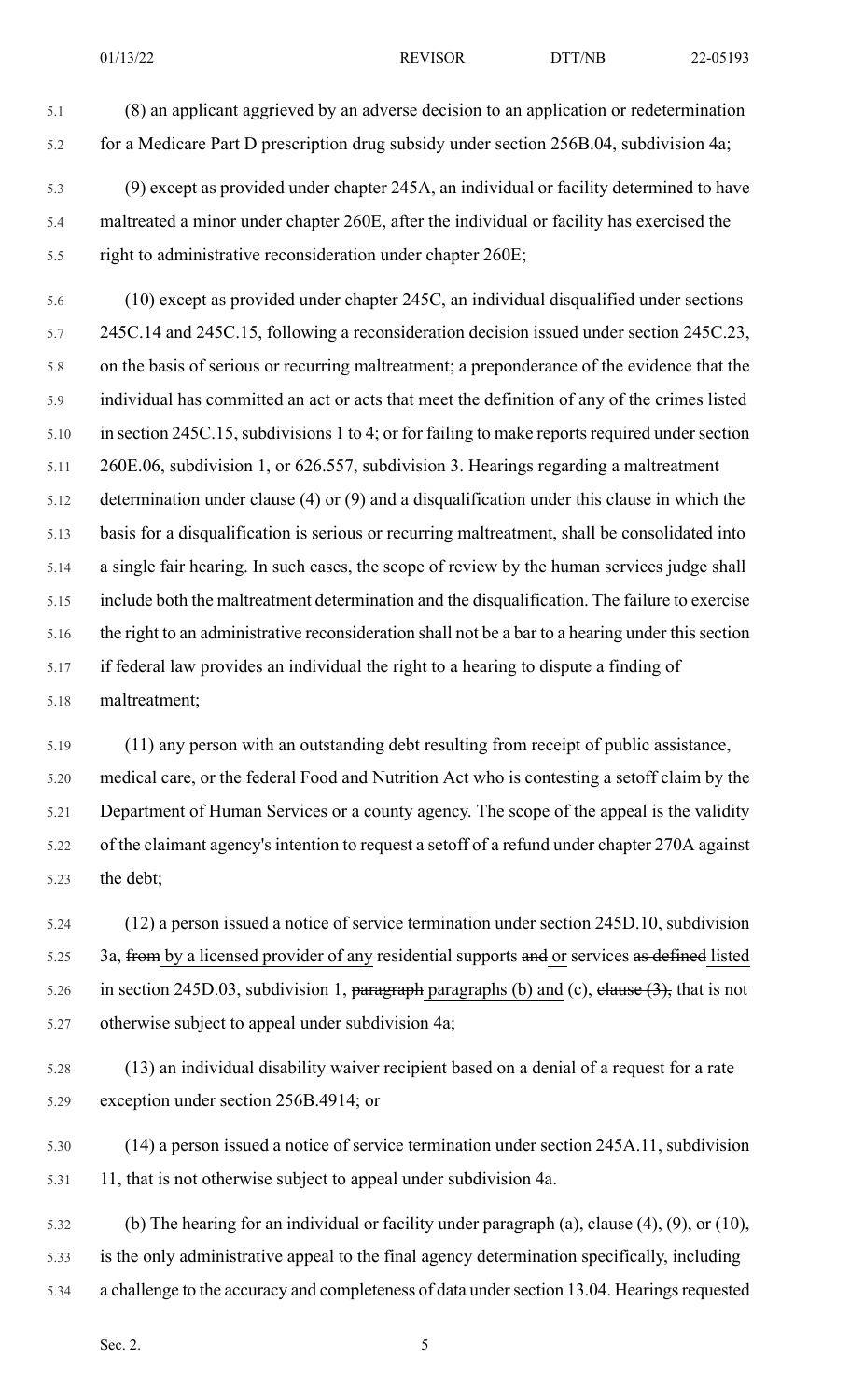01/13/22 REVISOR DTT/NB 22-05193

6.1 under paragraph (a), clause (4), apply only to incidents of maltreatment that occur on or 6.2 after October 1, 1995. Hearings requested by nursing assistants in nursing homes alleged 6.3 to have maltreated a resident prior to October 1, 1995, shall be held as a contested case 6.4 proceeding under the provisions of chapter 14. Hearings requested under paragraph (a), 6.5 clause (9), apply only to incidents of maltreatment that occur on or after July 1, 1997. A 6.6 hearing for an individual or facility under paragraph (a), clauses (4), (9), and (10), is only 6.7 available when there is no district court action pending. If such action is filed in district 6.8 court while an administrative review is pending that arises out of some or all of the events 6.9 or circumstances on which the appeal is based, the administrative review must be suspended 6.10 until the judicial actions are completed. If the district court proceedings are completed, 6.11 dismissed, or overturned, the matter may be considered in an administrative hearing.

6.12 (c) For purposes of this section, bargaining unit grievance procedures are not an 6.13 administrative appeal.

6.14 (d) The scope of hearings involving claims to foster care payments under paragraph (a), 6.15 clause (5), shall be limited to the issue of whether the county is legally responsible for a 6.16 child's placement under court order or voluntary placement agreement and, if so, the correct 6.17 amount of foster care payment to be made on the child's behalf and shall not include review 6.18 of the propriety of the county's child protection determination or child placement decision.

6.19 (e) The scope of hearings under paragraph (a), clauses (12) and (14), shall be limited to 6.20 whether the proposed termination of services is authorized under section 245D.10, 6.21 subdivision 3a, paragraph (b), or 245A.11, subdivision 11, and whether the requirements 6.22 of section 245D.10, subdivision 3a, paragraphs (c) to (e), or 245A.11, subdivision 2a, 6.23 paragraphs (d) to (f), were met. If the appeal includes a request for a temporary stay of 6.24 termination of services, the scope of the hearing shall also include whether the case 6.25 management provider has finalized arrangements for a residential facility, a program, or 6.26 services that will meet the assessed needs of the recipient by the effective date of the service 6.27 termination.

6.28 (f) A vendor of medical care as defined in section 256B.02, subdivision 7, or a vendor 6.29 under contract with a county agency to provide social services is not a party and may not 6.30 request a hearing under this section, except if assisting a recipient as provided in subdivision 6.31 4.

6.32 (g) An applicant or recipient is not entitled to receive socialservices beyond the services 6.33 prescribed under chapter 256M or other social services the person is eligible for under state 6.34 law.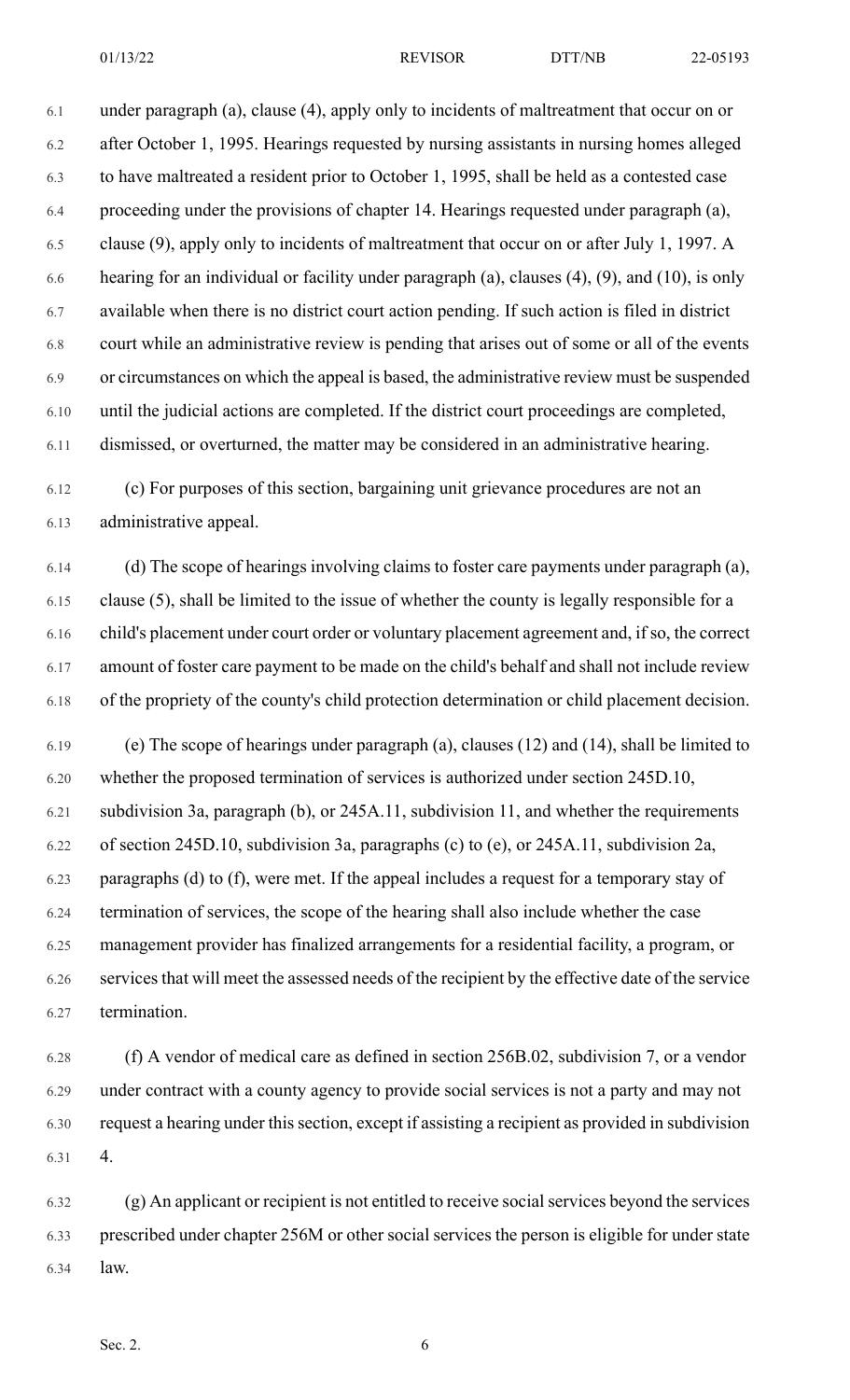7.1 (h) The commissioner may summarily affirm the county or state agency's proposed 7.2 action without a hearing when the sole issue is an automatic change due to a change in state 7.3 or federal law.

7.4 (i) Unless federal or Minnesota law specifies a different time frame in which to file an 7.5 appeal, an individual or organization specified in this section may contest the specified 7.6 action, decision, or final disposition before the state agency by submitting a written request 7.7 for a hearing to the state agency within 30 days after receiving written notice of the action, 7.8 decision, or final disposition, or within 90 days of such written notice if the applicant, 7.9 recipient, patient, or relative shows good cause, as defined in section 256.0451, subdivision 7.10 13, why the request was not submitted within the 30-day time limit. The individual filing 7.11 the appeal has the burden of proving good cause by a preponderance of the evidence.

7.12 Sec. 3. Minnesota Statutes 2020, section 256B.4912, is amended by adding a subdivision 7.13 to read:

## 7.14 Subd. 16. **Shared services.** (a) Medical assistance payments for shared services under

- 7.15 the home and community-based services waivers authorized under sections 256B.0913,
- 7.16 256B.092, and 256B.49 and chapter 256S are limited to this subdivision.
- 7.17 (b) For purposes of this subdivision, "shared services" means services provided at the

7.18 same time by the same direct care worker for individuals who have entered into an agreement

- 7.19 to share home and community-based services.
- 7.20 (c) Shared services may include the following services as outlined in the coordinated 7.21 service and support plan and shared services agreement:
- 7.22 (1) chore services;
- 7.23 (2) extended home care services;
- 7.24 (3) homemaker services;
- 7.25 (4) individualized home supports;
- 7.26 (5) integrated community supports;
- 7.27 (6) night supervision services; and
- 7.28 (7) other supports as deemed appropriate based on the individuals' coordinated service
- 7.29 and support plans and shared services agreement.
- 7.30 (d) Shared services may not include:
- 7.31 (1) services for more than three individuals provided by one worker at one time;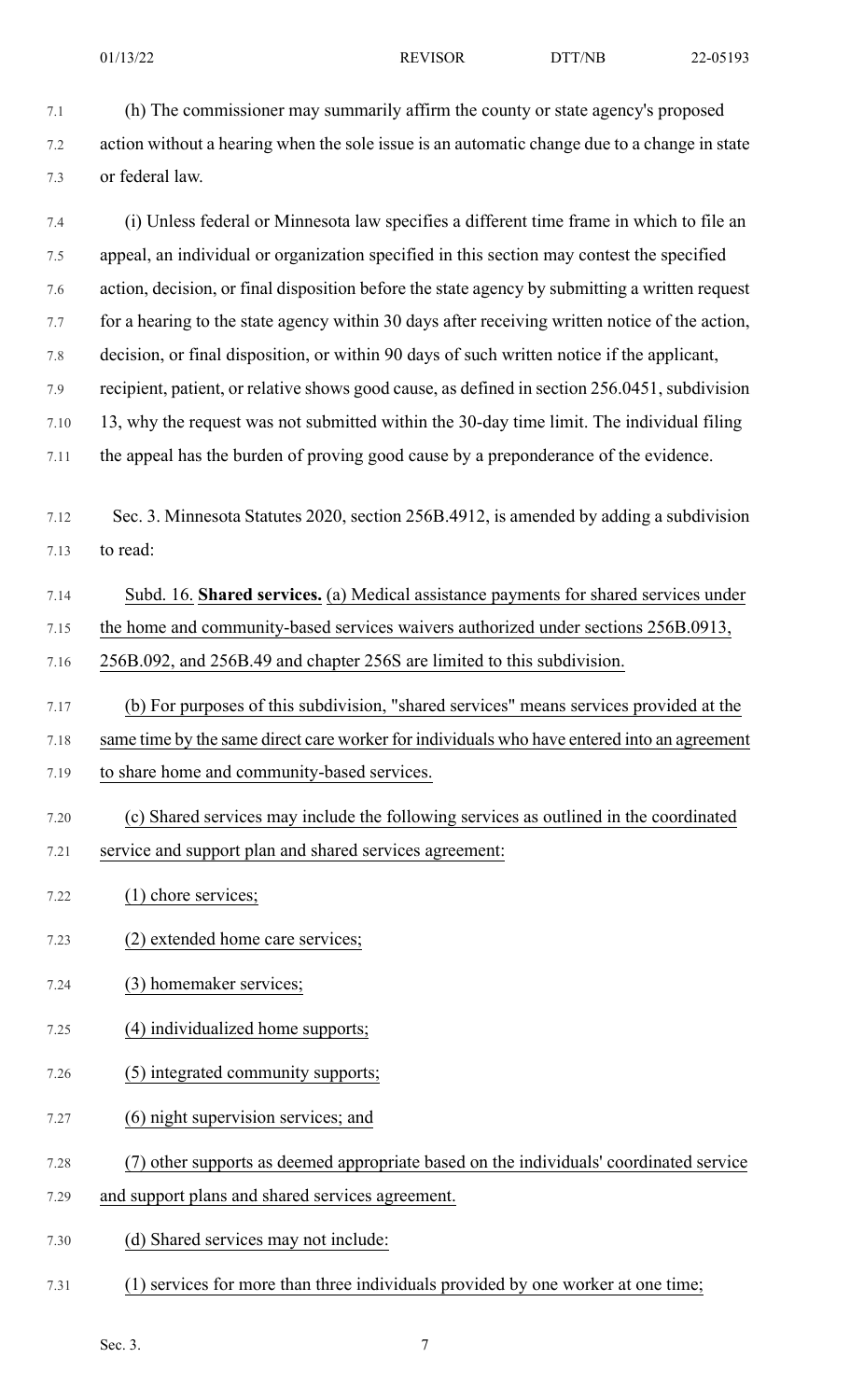|      | 01/13/22                                                                                                                                                                                | <b>REVISOR</b> | DTT/NB | 22-05193 |
|------|-----------------------------------------------------------------------------------------------------------------------------------------------------------------------------------------|----------------|--------|----------|
| 8.1  | (2) use of more than one worker for the shared services; and                                                                                                                            |                |        |          |
| 8.2  | (3) a child care program licensed under chapter 245A or operated by a local school                                                                                                      |                |        |          |
| 8.3  | district or private school.                                                                                                                                                             |                |        |          |
| 8.4  | (e) The individuals or, as needed, the individuals' representatives must develop the plan                                                                                               |                |        |          |
| 8.5  | for shared services when developing or amending the coordinated service and support plan                                                                                                |                |        |          |
| 8.6  |                                                                                                                                                                                         |                |        |          |
| 8.7  | and must follow the coordinated service and support plan process for approval of the plan<br>by the lead agency. The plan for shared services in a coordinated service and support plan |                |        |          |
| 8.8  | must include the intention to utilize shared services based on individuals' needs and                                                                                                   |                |        |          |
| 8.9  | preferences.                                                                                                                                                                            |                |        |          |
|      |                                                                                                                                                                                         |                |        |          |
| 8.10 | (f) Individuals whose coordinated service and support plans include an intent to utilize                                                                                                |                |        |          |
| 8.11 | shared services must jointly develop, with the support of the individuals' representatives as                                                                                           |                |        |          |
| 8.12 | needed, a shared services agreement. This agreement must include:                                                                                                                       |                |        |          |
| 8.13 | (1) the names of the individuals receiving shared services;                                                                                                                             |                |        |          |
| 8.14 | (2) the individuals' representatives, if identified in their coordinated service and support                                                                                            |                |        |          |
| 8.15 | plans, and their duties;                                                                                                                                                                |                |        |          |
| 8.16 | (3) the names of the case managers;                                                                                                                                                     |                |        |          |
| 8.17 | (4) the services provider;                                                                                                                                                              |                |        |          |
| 8.18 | (5) the shared services that must be provided;                                                                                                                                          |                |        |          |
| 8.19 | (6) the schedule for shared services;                                                                                                                                                   |                |        |          |
| 8.20 | (7) the location where shared services must be provided;                                                                                                                                |                |        |          |
| 8.21 | (8) the training specific to each individual served;                                                                                                                                    |                |        |          |
| 8.22 | (9) the training specific to providing shared services to the individuals identified in the                                                                                             |                |        |          |
| 8.23 | agreement;                                                                                                                                                                              |                |        |          |
| 8.24 | (10) instructions to follow all required documentation for time and services provided;                                                                                                  |                |        |          |
| 8.25 | (11) a contingency plan for each individual served that determines how services will be                                                                                                 |                |        |          |
| 8.26 | provided and billed for when a person who shares services with the individual is absent due                                                                                             |                |        |          |
| 8.27 | to illness or other circumstances;                                                                                                                                                      |                |        |          |
| 8.28 | (12) signatures of all parties involved in the shared services; and                                                                                                                     |                |        |          |
| 8.29 | (13) an agreement by each individual who is sharing services on the number of shared                                                                                                    |                |        |          |
| 8.30 | hours for services provided.                                                                                                                                                            |                |        |          |